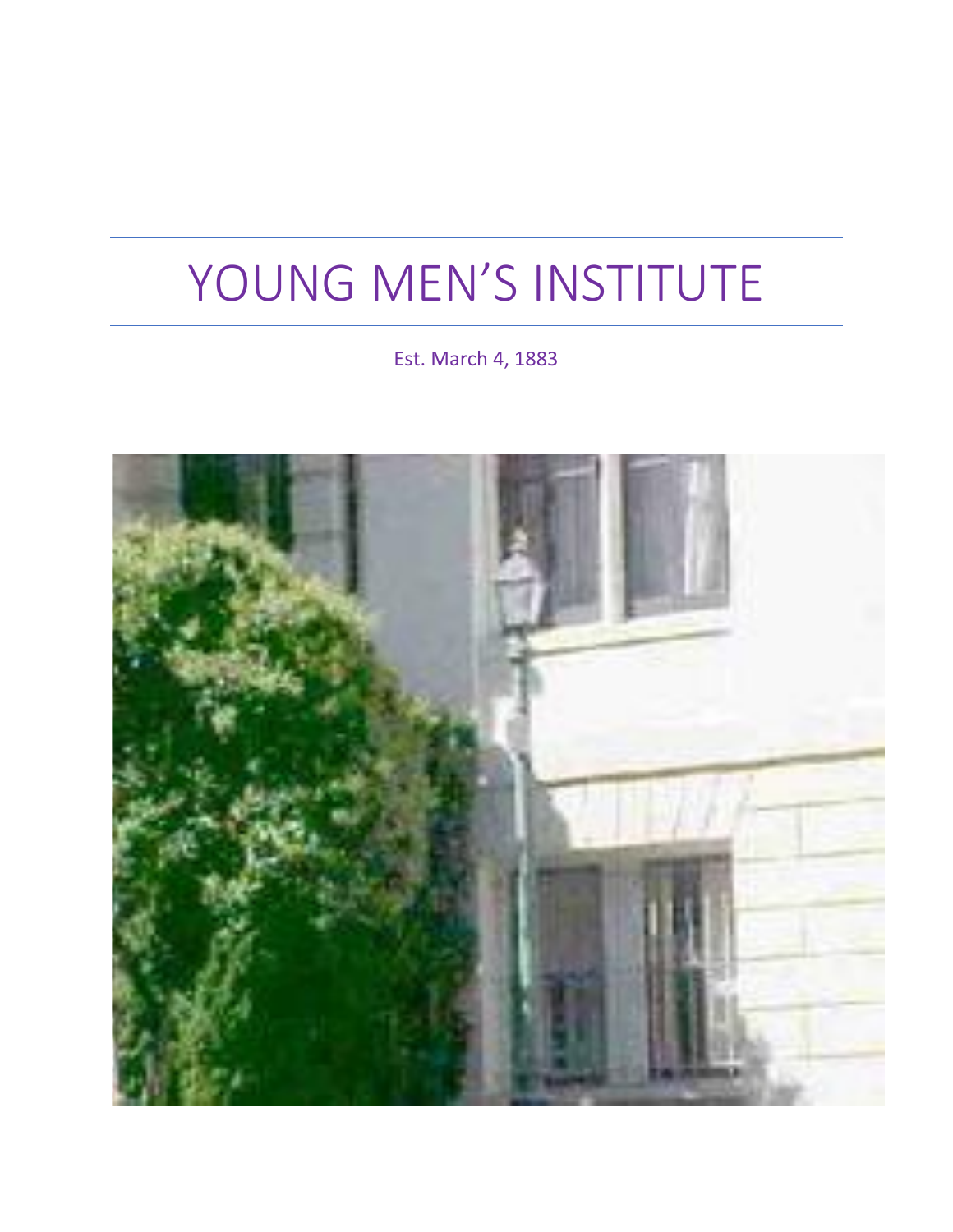# **The Past and Present History of the Young Men's Institute**

As many of the Brothers of the Young Men's Institute (YMI) are aware, our fraternal organization began in the in early 1883 when a group of men in San Francisco had a discussion after a service had taken place at St. Joseph's Catholic Church on Howard Street near Tenth. Not much is known of the discussion or the men who were in attendance however one detail that was born from this discussion was that an organization of Catholic Action should be formed.

Legend has it that the above meeting took place near a gas lamp-post since the lights at St. Joseph Church were extinguished. Like many lamp-posts that lined the streets of San Francisco during this time period, it was a steel pole surmounted by a single glass-sided chamber in which a flame burned that was lit every evening at dusk. Little did we know at that time that this lamp post would serve as an ongoing symbol of the YMI.

Within a month of this initial meeting, six young men from San Francisco decided to hold a meeting on March 4, 1883 at St. Joseph's Parish Hall. The men in attendance were John J. McDade, James F. Smith, Edward I. Sheehan, William T. Ryan, William H. Gagan and George R. Maxwell. The purpose of the meeting was to discuss the formation of a society for the moral, social and intellectual betterment of Catholic laymen. At the time of this meeting, American Catholics believed they had to organize to defend social and political discrimination of Catholics which had developed during the 19<sup>th</sup> century after the immigration of several million Catholics to the Unites States from Ireland. A plan was also needed to deter the attraction of Catholic men to other fraternal organizations that came into effect in the 19<sup>th</sup> century. Some of these organizations were social, benevolent or were exclusively set up for insurance purposes and it was difficult to determine if these organizations would be harmful to the Catholic Church.

With this in mind, many influential Catholic men of San Francisco including priest and laymen were invited to the March 4th meeting. Although many individuals were invited only the six individuals mentioned above attended the first meeting. James Smith was elected the temporary chairman, Edward Maxwell the temporary secretary and George Maxell the temporary treasurer. Bringing in new members was discussed and it was decided that each man would need to be committed to this purpose.

#### **The Founding Fathers of the YMI**

Of the original founding fathers of the YMI, John J. McDade and James F. Smith stood out. John McDade known as the "Father of the Order" was born in New York City and came to San Francisco at a young age. According to newspaper accounts, John McDade was the leader of the men who attended the March 4<sup>th</sup> meeting of the Young Men's Institute and was instrumental in selecting officers, gave the organization its name (Young Men's Institute) and shaped the YMI policy. At the time of the first meeting, John McDade was a teacher of mechanical drawing at Lincoln Night School. He subsequently served as a State Senator, Sheriff of San Francisco County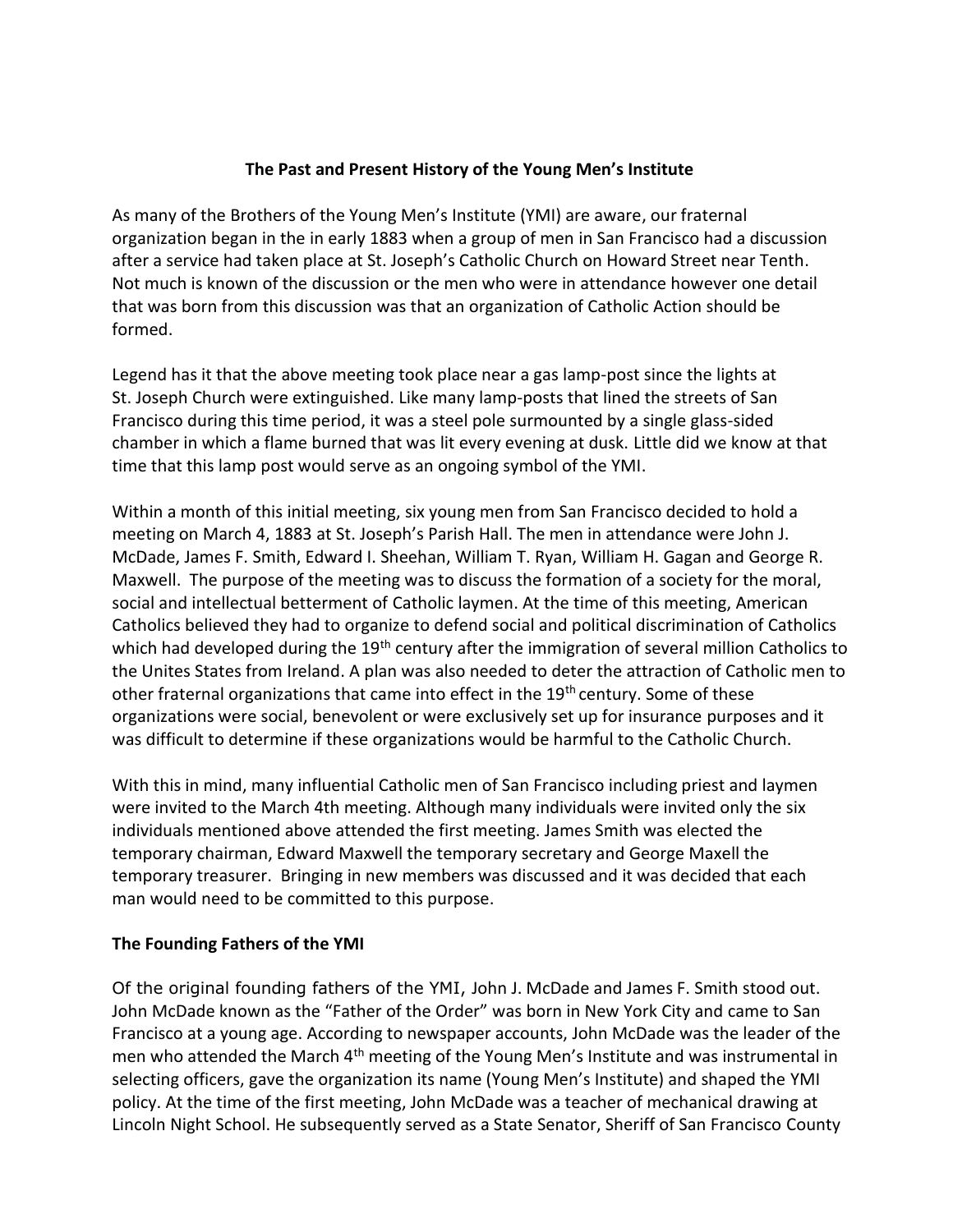and later had a successful law practice. John McDade was also the first Grand President of the YMI and the only man to serve three terms. He would later serve as the first Supreme President of the YMI.

A second Brother who had an impact on the founding of the YMI was James F. Smith who was the first officer of the Order when he was elected as temporary chairman and later a Grand President. At the time of the first YMI meeting James Smith was a captain in the National Guard and later would become Colonel of the First California Regiment, United States Volunteers. He eventually served in the Philippines as the deputy provost marshal of Manila. In 1909, he accepted an appointment as one of the five judges of the newly created United States Court of Customs Appeals in Washington, D.C.

# **Growth of the Order**

Within a few months of the initial March, 1883 meeting, a constitution and by-laws were adopted in June. A charter was eventually agreed to and it included the names of one hundred sixty-five Catholic men from all walks of life. Members were meeting in San Francisco at different locations and eventually would rent quarters in Saratoga Hall.

The Order was recognized for the first time in The Monitor, the archdiocese newspaper, as a mutual aid and beneficial organization composed of Catholic young men. The article went on to indicate that "This Society has made wonderful progress for the last few months," and went on to state that "several applications have been made for charters for branch institutes."

The original group that formed the YMI's first Council was known as Pioneer Council No.1. In 1885, under the leadership of John McDade, expansion of the YMI began to take place. By June of 1885 the YMI expanded by the addition of six additional councils (see below).

| Council                               | Organized              |
|---------------------------------------|------------------------|
| San Jose Council No. 2                | March 20 <sup>th</sup> |
| San Francisco Mission Council No. 3   | May $14th$             |
| San Francisco Washington Council No.4 | May 15th               |
| Stockton Council No. 5                | May $31st$             |
| Oakland Council No. 6                 | June 21st              |
| San Francisco Council No. 7           | June 24 <sup>th</sup>  |

With the addition of the six new Councils to the Order, membership had increased from two hundred to seven hundred.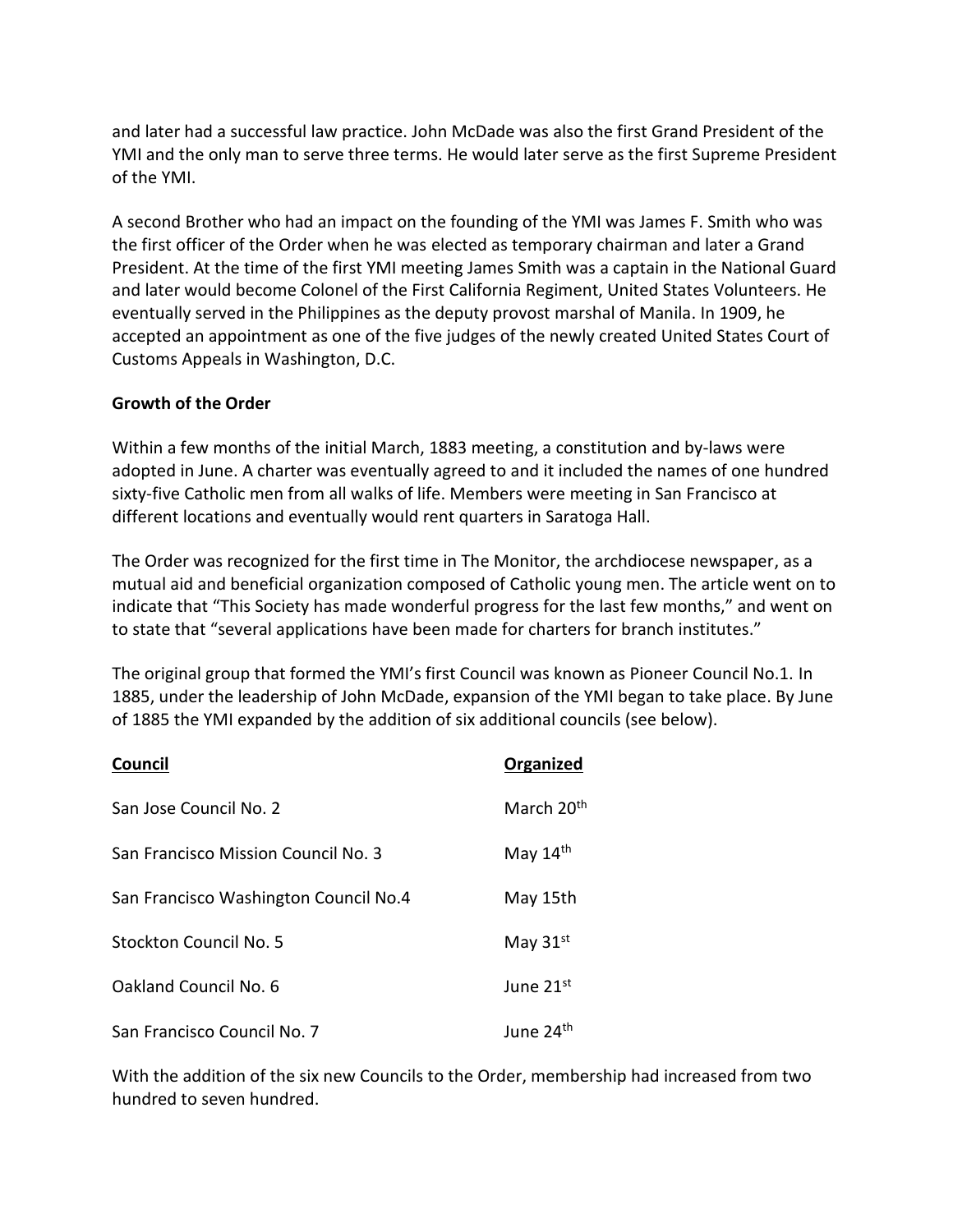### **The First Grand Council**

The first Grand Council took place on July 3, 1885 when five delegates from each of the seven Councils assembled at the Knights of the Red Branch Hall in San Francisco. It was here that the YMI Constitution and By-laws were adopted and Grand Council officers (see below) were elected.

Grand President: John McDade

First Grand Vice President: A.L. Veuve

Second Grand Vice President: John Smith

Grand Recording Secretary: Frank Stone

Grand Corresponding Secretary: E. Sheehan

Grand Treasurer: A. McGovern

Grand Lecturer: John Smith

Grand Marshall: A. McGuire

Board of Grand Directors: F. Murphy, J. Fleming, Dr. A. Prevost, T. Watson, F. Grimes, R. Orme, T. Barry, H. Von Detten

#### **Growth Under the Grand Council**

After the adjournment of the First Grand Council, the Brotherhood in the YMI began to spread. By the time of the second Grand Council in San Jose, California membership had increased from 700 to 2,500 and Councils went from 7 to 30. The Brother who spear headed this growth was John McDade and he traveled up and down the California Coast and sought out young Catholic men to join the order. Eventually the YMI would organize its first out-of-California state council in Virginia City, Nevada.

The Third Grand Council would take place in Sacramento, California in 1887 in the State Assembly chambers of the Capitol Building. By this time membership increased to 4,080. According to Grand President's McDade's report, he recommended that it was time to reach beyond the Rocky Mountains to embrace our eastern friends who were interested in joining the Order. Eventually, Councils would be organized in Cincinnati, Ohio on July 30, 1888 and a day later on July  $31<sup>st</sup> 1888$ , a Council was installed in New York City. The YMI had become the first fraternal order to span across the continent from west to east. The Order also spread to the Washington territory and internationally to British Columbia, Canada.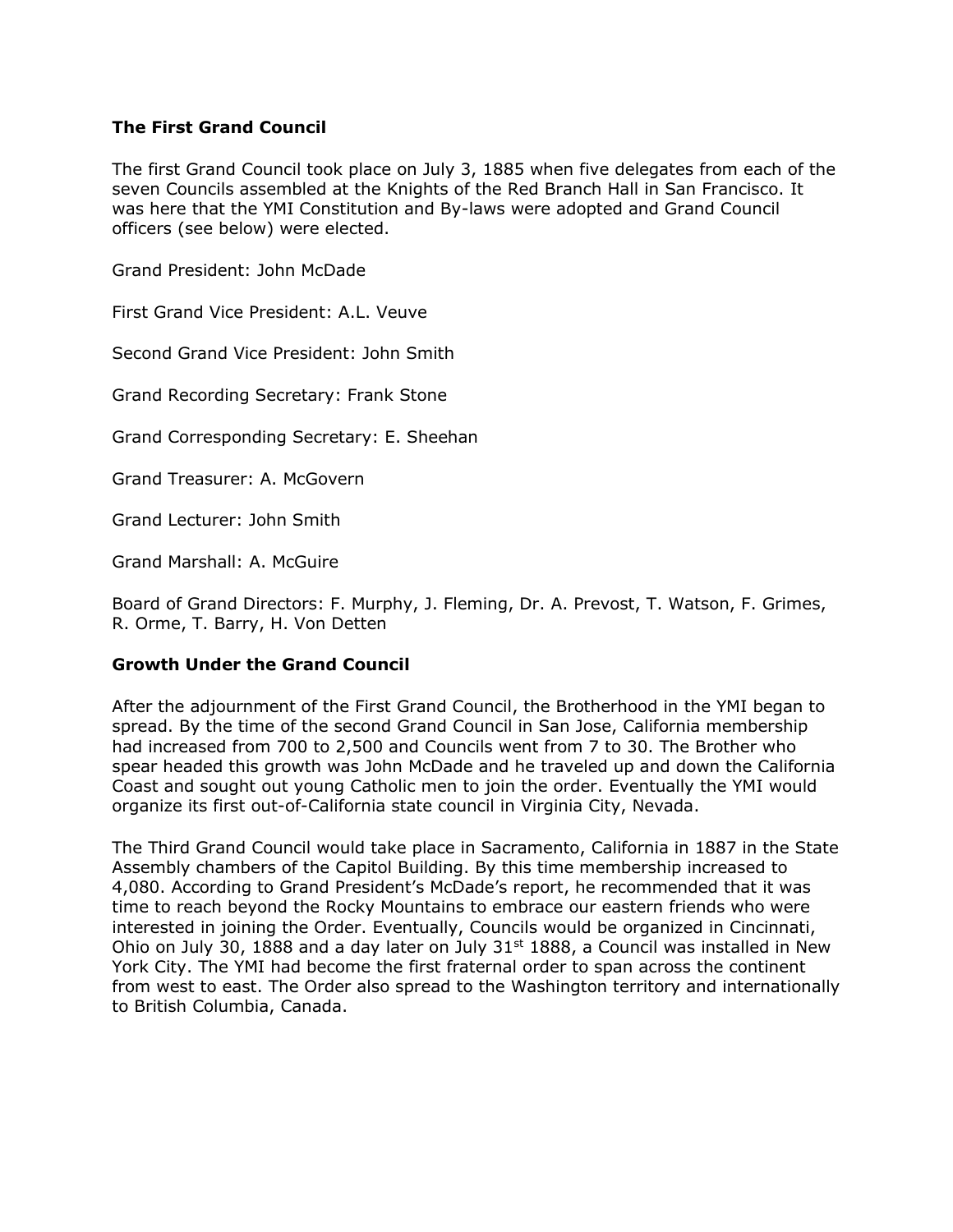### **The Supreme Council**

As membership in the order continued to increase, having delegates attend the Grand Council began to become a problem since Councils were located in different areas of the country. At the fourth Grand Council, it was decided that there should be a separate Grand Council for the east. The east was now known as the Atlantic jurisdiction and the west as the Pacific jurisdiction. During these Grand Councils, a Supreme Council was planned composed of delegates from the Grand Councils.

The First Supreme Council met in Denver on February 15, 1896. Each Grand Council sent delegates to this meeting. Eight from the west and 12 from the east. John McDade was elected the first Supreme President and the meeting resulted in establishing seven jurisdictions. The existing Pacific jurisdiction was divided into two and the Atlantic jurisdiction was divided into five.

Pacific, Northwestern

Ohio, Kentucky, Pennsylvania, Indiana, Illinois

Many Brothers thought that the establishment of a central governing body would be of benefit, however the Supreme Council never did assume real authority. Both the Pacific and Atlantic jurisdictions had passed motions ceding to the Supreme Council all powers it chose to exercise however it's Constitution and By-laws were to modest. The Supreme Council planned to deal with Grand Councils and the so-called "detached" subordinate Councils. In practice, it had no real authority over Councils subordinate to any Grand Council. The Supreme Council was a good idea however it had many obstacles and remained in existence for several years until it eventually dissolved on September 2<sup>nd</sup> 1913.

As time went only the Pacific Grand Council was able to survive. On July 15, 1932 the last surviving Grand Council, the Atlantic Jurisdiction was abolished. This did not mean the end of the YMI in the East. Some councils have survived as autonomous local units and have maintained friendly relationships with the Bay Area Grand Council.

In 1944 the Grand Council took action to clarify the status of their Councils. The Constitution was amended to recognize two types of Councils: (1) Subordinate and (2) Affiliated. The Subordinated Councils participated fully in the program of the Grand Council including payment of the per capita tax. The affiliated councils did not fully participate in the YMI program, did not pay the per capita tax, were councils outside of the continental limits of the United States or were originally organized under the Atlantic jurisdiction.

#### **The Building Program**

The founding fathers of the YMI had envisioned erecting a building which would serve as a headquarters not only of the Grand Council, but also for the various subordinate Councils in San Francisco. The building would have a meeting hall with recreational facilities for the membership. Funds were raised and a location was eventually agreed upon. Ground was broken for the building at 50 Oak Street in San Francisco and on Memorial Day, May 30, 1914, Archbishop Riordan laid the corner stone for the building. A year later on July 25, 1915 his successor, Archbishop Hanna officiated at the dedication ceremony.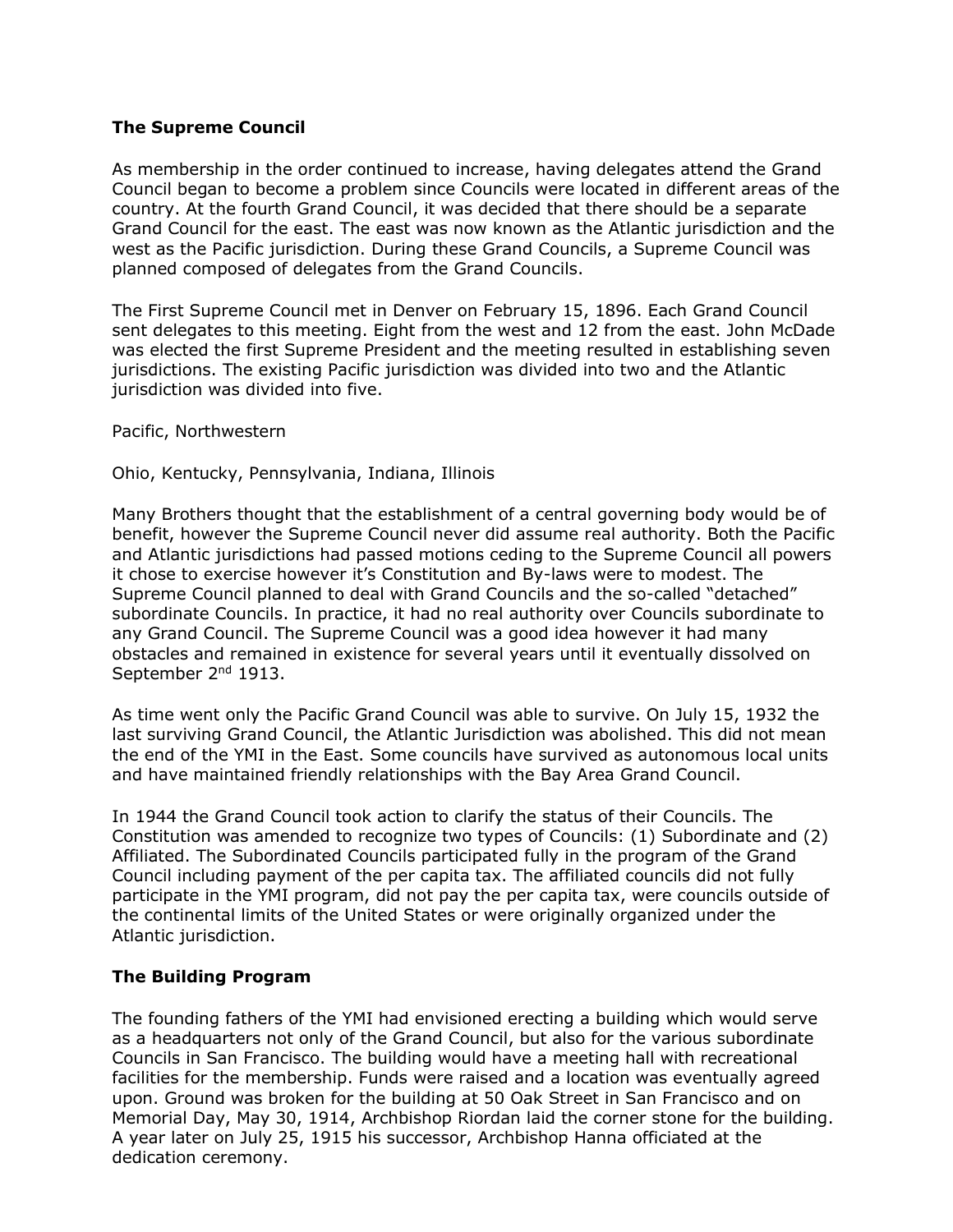In 1923 an annex almost as large as the main building was added. Together the buildings occupied a frontage of 155 feet. Each building had two basements with the main building being 5 stories and the annex four. The building contained a gymnasium, a basketball court with bleachers, a swimming pool, billiard rooms, three hand ball courts, a ballroom, a library, reading and lounging rooms.

Over the years other Councils built or bought facilities especially in the Atlantic Jurisdiction for use of their members.

#### **The YMI Motto**

The YMI order has as its motto Pro Deo, Pro Patria (For God, For Country). The motto dates back to pre-Christian days however the Young Men's Institute was the first fraternal organization to use it as a motto. No one knows when it was officially adopted by the order but Col. J.J. Tobin was credited with suggesting the motto.

#### **The Emblem**

American Council #8, Oakland came up with the Order's emblem containing the cross, the palm branch and the star. The design was presented to the Grand Council in 1888 and after a few minor changes it became the official emblem of the Order.

#### **The Institute Journal**

The official news magazine of the Young Men's Institute celebrated its 132nd volume in the spring of 2021 and contains news, pictures and articles of general interest. Among its features is the "Under the Lamp Post," where each Grand President has addressed the Order since the title was originated in 1915. The Institute Journal is published on a quarterly basis and is sent out electronically and placed on the YMI's Website.

#### **Official YMI Prayer**

For Young Men's Institute members and their families

Oh God, who has created all men to know, love, and serve You, through the intercession of St. Joseph, Protector of the Holy Family and Patron of the Young Men's Institute, grant us the grace and strength by our prayers, works and example to draw ever closer to you. Guide and assist us to spread among our fellow men the kingdom of Your truth and love and peace. Amen.

#### **YMI Mission Statement**

The Mission of the YMI is to provide for the mutual aid and good will, the moral, intellectual and social improvement of its members, devotion to the Catholic Church, and loyalty to our country in accordance with its motto: "Pro Deo, Pro Patria – For God, For Country." To achieve this mission, the YMI dedicates itself to the education of its members in things Catholic, in things American, and in all things that will lead all men to their ultimate salvation.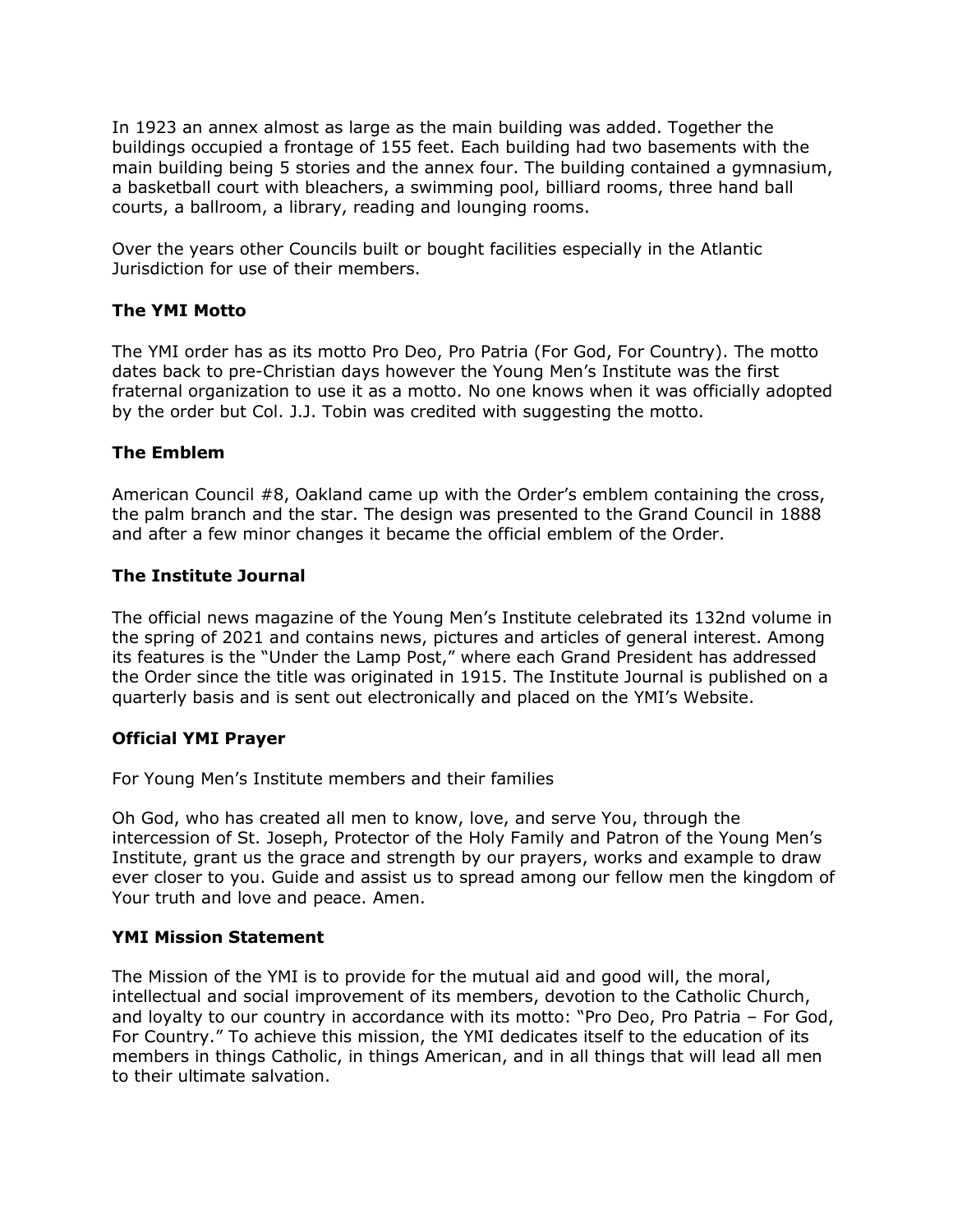#### **YMI Monuments**

The Young Men's Institute has three monuments in place. The first monument is a statute of Reverend William D. McKinnon a member of the Board of Grand Directors of the Young Men's Institute of 1894. The Statute stands in Golden Gate Park in San Francisco. The second monument a shrine memorializing the war Dead of the YMI and stands on the grounds of the Jesuit Retreat House at El Retiro, in Los Altos, CA. The third monument is located at the Veteran's Park in Richmond, Indiana and honors our past, present and future veterans. YMI Council #612 was responsible for the placement of this monument (see below).

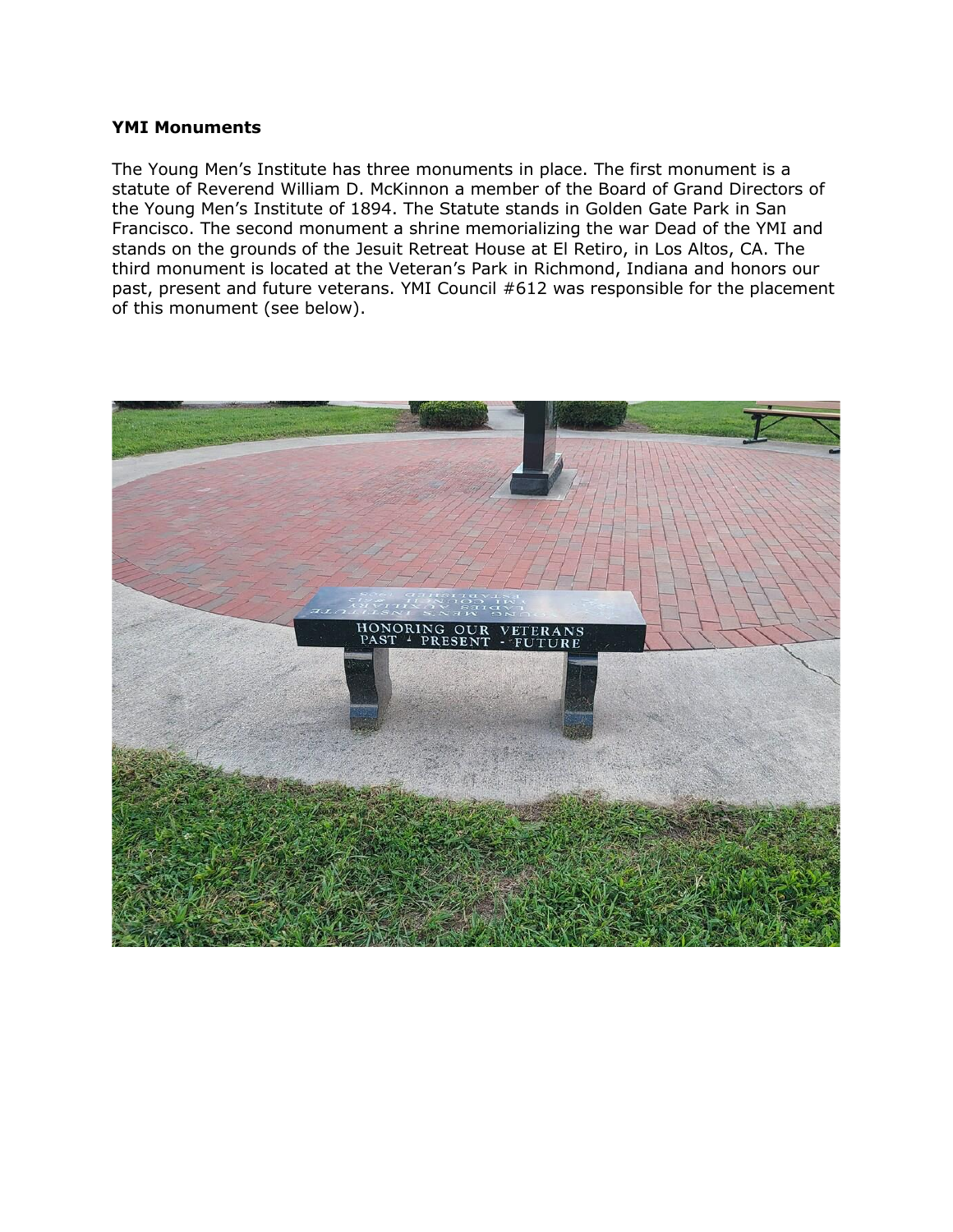# **The Order Today**

# **COUNCILS' MEMBERSHIP REPORT April 1, 2020 to March 31, 2021**

| Council        | 4/1/20 | In             | Out          | Deaths                  | Gain/Loss               | Benefit | Assoc.   | Hon.           | Jr        | 3/31/21 | Delegates               |
|----------------|--------|----------------|--------------|-------------------------|-------------------------|---------|----------|----------------|-----------|---------|-------------------------|
|                |        |                |              |                         |                         |         |          |                |           |         |                         |
| 1              | 51     | $\overline{0}$ | 51           | 0                       | $-51$                   | 0       | $\Omega$ | 0              | $\pmb{0}$ | 0       | $\mathsf{O}\xspace$     |
| $\overline{2}$ | 46     | 0              | 4            | 4                       | -4                      | 17      | 24       | 1              | 0         | 42      | $\mathbf{3}$            |
| 5              | 32     | $\mathbf{O}$   | $\mathbf 0$  | 0                       | 0                       | 16      | 13       | 3              | 0         | 32      | $\overline{\mathbf{3}}$ |
| 8              | 22     | $\mathbf{O}$   | 0            | 0                       | 0                       | 16      | 5        | 1              | 0         | 22      | $\mathbf{3}$            |
| 13             | 18     | $\mathbf{O}$   | 0            | 0                       | $\mathbf 0$             | 17      | 1        | 0              | $\pmb{0}$ | 18      | 3                       |
| 32             | 190    | 16             | 13           | 5                       | 3                       | 110     | 66       | 17             | 0         | 193     | 6                       |
| 40             | 148    | $\mathbf 0$    | 66           | 2                       | $-66$                   | 20      | 59       | 3              | 0         | 82      | $\overline{\mathbf{r}}$ |
| 44             | 192    | 4              | 6            | 6                       | $-2$                    | 166     | 24       | 0              | 0         | 190     | 6                       |
| 54             | 43     | 0              | $\mathbf{1}$ | 1                       | $-1$                    | 24      | 17       | $\mathbf{1}$   | 0         | 42      | $\mathbf{3}$            |
| 59             | 27     | 2              | 0            | 0                       | $\overline{\mathbf{c}}$ | 26      | 2        | 1              | 0         | 29      | 3                       |
| 60             | 51     | $\mathbf{O}$   | 0            | 0                       | 0                       | 45      | 6        | 0              | $\pmb{0}$ | 51      | $\overline{\mathbf{r}}$ |
| 80             | 111    | 1              | 5            | 0                       | $-4$                    | 65      | 41       | 1              | 0         | 107     | 5                       |
| 92             | 63     | 6              | 5            | $\overline{\mathbf{c}}$ | $\mathbf 1$             | 45      | 19       | 0              | $\pmb{0}$ | 64      | $\overline{\mathbf{r}}$ |
| 94             | 59     | 0              | 9            | 6                       | -9                      | 30      | 19       | 1              | 0         | 50      | $\overline{\mathbf{3}}$ |
| 99             | 16     | 0              | 0            | 0                       | 0                       | 11      | 4        | $\mathbf{1}$   | 0         | 16      | $\mathbf{3}$            |
| 100            | 20     |                | No           | Report                  |                         |         |          |                |           | 20      | $\overline{\mathbf{3}}$ |
| 137            | 20     | $\mathbf 0$    | $\mathbf{1}$ | 1                       | $-1$                    | 4       | 12       | 3              | 0         | 19      | $\overline{\mathbf{3}}$ |
| 497            | 238    | 10             | 21           | 2                       | $-11$                   | 175     | 51       | $\mathbf{1}$   | 0         | 227     | $\overline{7}$          |
| 573            | 46     | 1              | $\mathbf{1}$ | 1                       | 0                       | 34      | 10       | $\overline{2}$ | 0         | 46      | 4                       |
| 612            | 25     | $\Omega$       | 0            | 0                       | 0                       | 13      | 12       | 0              | $\pmb{0}$ | 25      | 3                       |
| 613            | 97     | 10             | 4            | 3                       | 6                       | 39      | 50       | 10             | 4         | 103     | 5                       |
| 900            | 214    | 8              | 75           | 7                       | $-67$                   | 147     | 0        | 0              | 0         | 147     | 5 <sup>1</sup>          |
| Total          | 1729   | 58             | 262          | 40                      | $-204$                  | 1020    | 435      | 46             | 4         | 1525    |                         |

The above Council Membership Report was taken from the 2021 Advanced Proceedings and shows what our current membership levels are. As of 3/31/21, we had 21 active Councils, not including Council 900. Membership is broken down as follows:

- Benefit members: 1,020
- Associate members: 435
- Honorary members 46
- Jr. YMI members: 4

Membership total: 1,525 (this number also includes 147 Council 900 members and 20 Council #100 members)

Taking the above into consideration our membership has been reduced by 212 Brothers from the previous year.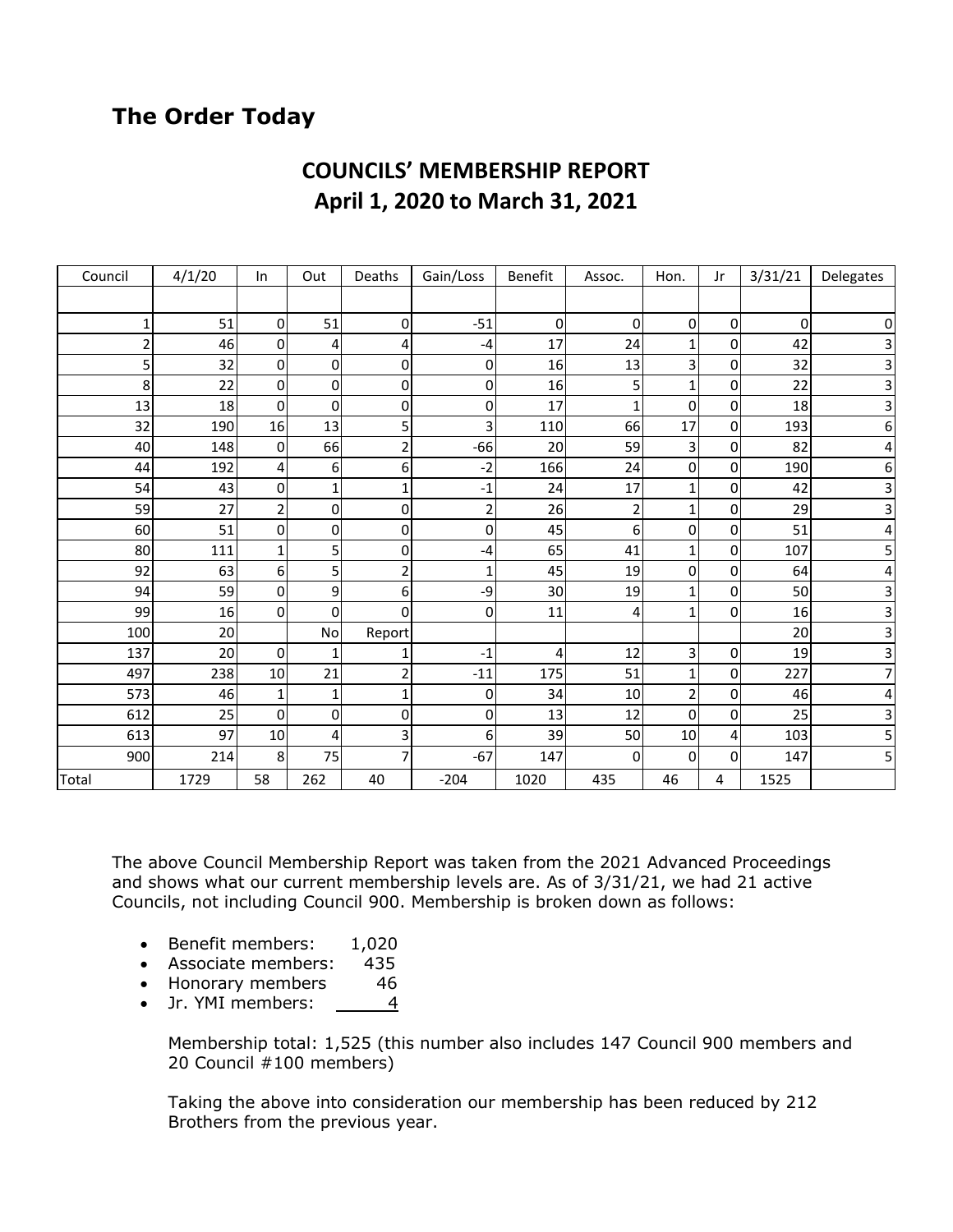• Since the 2020 Session one Council has closed (Council #1) and another Council (100) is currently in a Suspension status.

# **The Grand Council Today**

The Grand Council is made up as follows:

- 10 Grand Officers
- 8 Grand Directors
- 1 Business Manager
- 1 Assistant Business Manager
- 13 District Deputy Grand Presidents:

The Grand Council meets 6 times a year with the first meeting taking place normally within one month of that year's session. The Chairman of the Grand Directors sets the Agenda for the meeting and sends it to all members of the Grand Council.

#### **Grand Session**

The Grand Session takes place at the end of June every year and brings together delegates from many of the YMI Councils over a three-day period of time with the current Grand President presiding. In the past, the Session has taken place in California, Nevada, Indiana, Hawaii and on one occasion, on a cruise ship sailing down the California and Mexican coast.

Prior to the Session, an Advanced Proceeding document is sent to all of the delegates which contains a vast amount of information. The Advanced Proceedings includes reports from:

All of the Grand Officers YMI Committees Sports Committees Council Financial Committees Council Membership Committee District Deputy Grand Presidents **Foundations** 

At the Session, an election is held to determine the Grand Officers for the following year, vote on any State of the Institute proposal and presentation of any resolutions or awards.

#### **Foundations:**

We have two Foundations:

#### **YMI Educational Foundation**

*History and Purpose*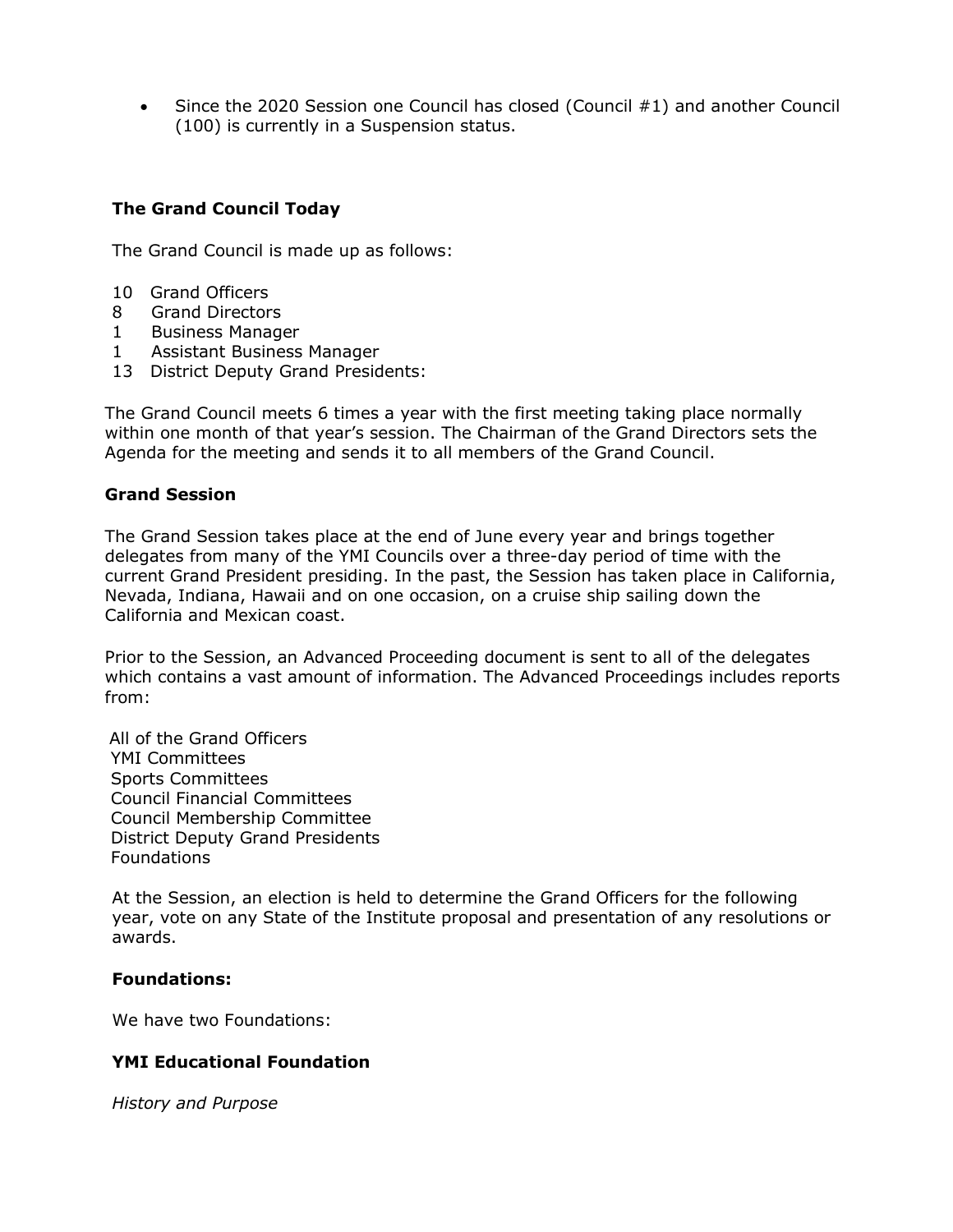The YMI Education Foundation was incorporated on March 12, 1958 for the express purpose of receiving donations to support annually the education of our fellow deceased member's children. A Matching Fund and a College Scholarship Program for Councils was eventually added, which is intended for children and grandchildren of living Members maintaining active status. The Scholarship is subject to change year-to-year / funds permitting.

# **YMI Seminarian Educational Foundation**

#### *History and Purpose*

The Seminarian Educational Foundation was incorporated on February 1, 2000 for the express purpose of receiving charitable gifts, donations, and bequests, to support annually the educational costs of seminarians.

# **YMI Awards**

#### **Man of the Year Award**

The YMI "Man of the Year" Award is our organization's most prestigious award that is based on our three-fold purpose: Faith, Patriotism and Fraternalism. The award is bestowed annually during the Grand Council Sessions to a worthy YMI brother in consideration of the following criteria:

- Service to the Parish (Faith)
- Service to the Community (Patriotism)
- Council Activities (Fraternalism)
- Grand Council Activities

#### **Council of the Year Award**

Beginning in 2015, the YMI Grand Directors began to annually award a YMI Council for distinguished efforts supporting YMI events and fundraising activities, providing charity and community support, and enhancing membership growth.

#### **Grand Council Events**

#### **YMI Pro Patria Essay Contest**

For 47 years the YMI has sponsored an essay contest for grades 7-8 and 9-12. This contest is the YMI's biggest outreach program and over the years thousands of students from many parts of our country have participated in the contest. In 2021 the YMI increased the prize fund to \$10,000.00.

#### **Golf Tournament**

A yearly event that normally would take place at a Northern California golf course during the summer which includes a banquet.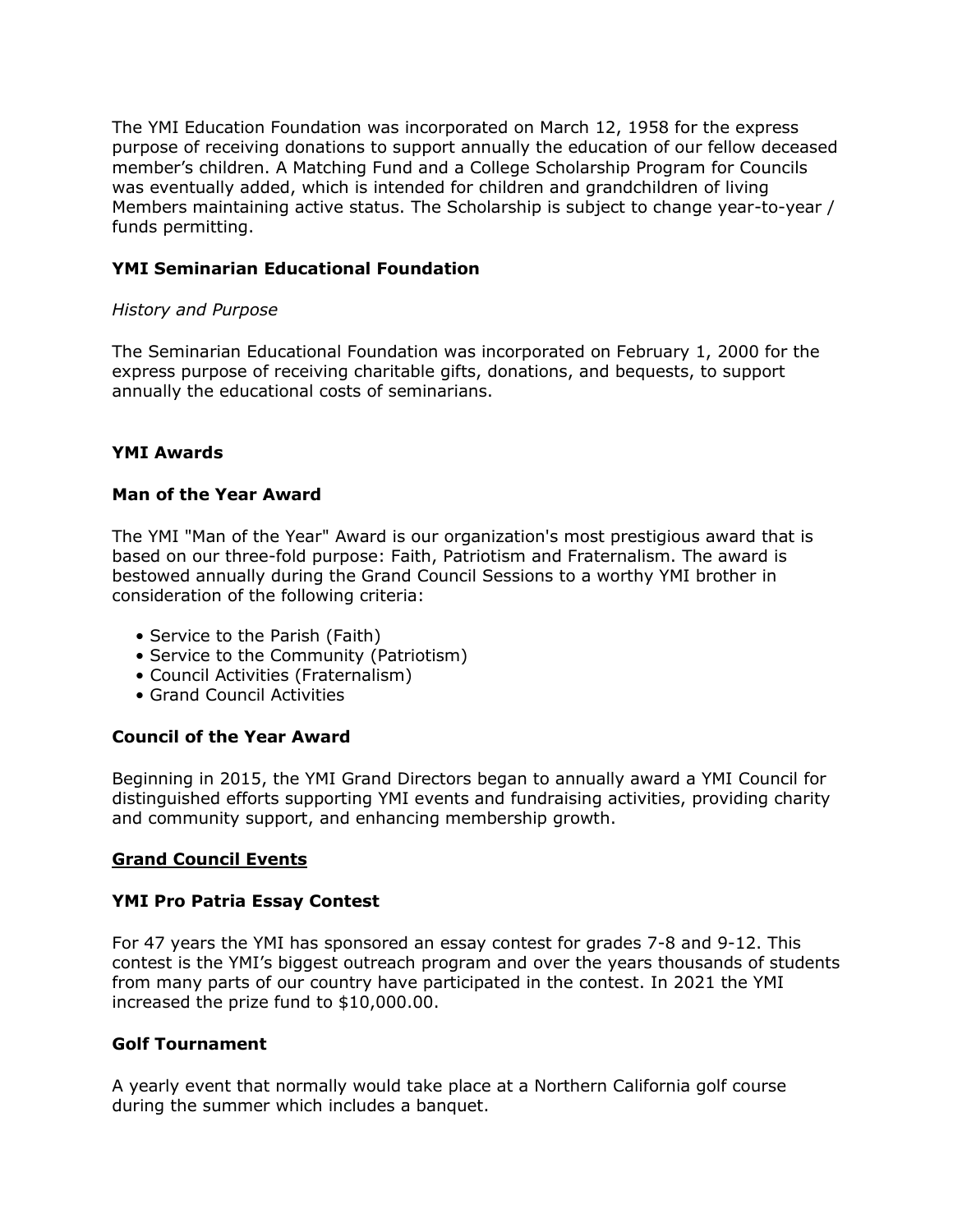#### **Bowling Tournament**

A yearly event that has taken place in Stockton, California.

#### **Pasta Bingo Dinner**

A yearly event that takes place at St. Veronica Parish in South San Francisco with the proceeds benefiting the YMI Pro Patria Essay Contest.

#### **Pictures from the YMI past**

# **Advanced Proceedings – July 18th – 21st 1937**





**Reports of Subordinate Councils - 1937**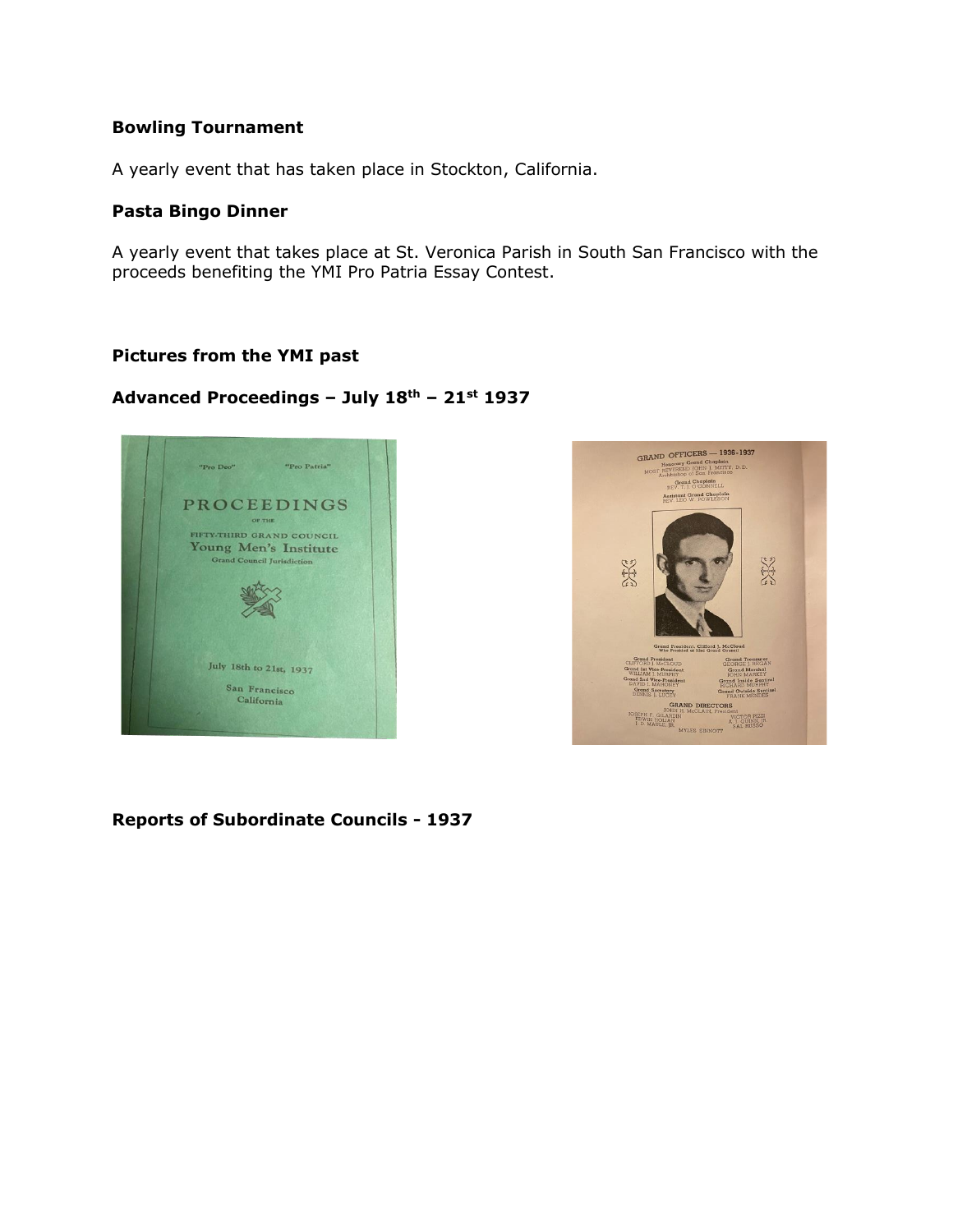|                                                                                                                   |                                                                                                                                                      |                                                                                                                                                                                                                           |                                                                                                                                                                                                                                                                                                                |                                                                                                                                                                                                                                                                                    |                                                                                                                                                                                                                                                                                                          | <b>MEMBERSHIP</b>                                                                                                                                                                                                                         |                                                                                                                                                                                                                                                              |                                                                                                                                                                               |                                                                                                                                                  | <b>FINANCES</b>                                                                                                                                                                                                                                                                                    |                                                                                                                                                                                                                                                   |                                                                                                                                                                                                                                                               |                                                                                                                                                                                                                                                          |                                                                                                                                                                                                                                                                     |                                           |                                                                                                                            |                                                                                                                                                                                                         |  |
|-------------------------------------------------------------------------------------------------------------------|------------------------------------------------------------------------------------------------------------------------------------------------------|---------------------------------------------------------------------------------------------------------------------------------------------------------------------------------------------------------------------------|----------------------------------------------------------------------------------------------------------------------------------------------------------------------------------------------------------------------------------------------------------------------------------------------------------------|------------------------------------------------------------------------------------------------------------------------------------------------------------------------------------------------------------------------------------------------------------------------------------|----------------------------------------------------------------------------------------------------------------------------------------------------------------------------------------------------------------------------------------------------------------------------------------------------------|-------------------------------------------------------------------------------------------------------------------------------------------------------------------------------------------------------------------------------------------|--------------------------------------------------------------------------------------------------------------------------------------------------------------------------------------------------------------------------------------------------------------|-------------------------------------------------------------------------------------------------------------------------------------------------------------------------------|--------------------------------------------------------------------------------------------------------------------------------------------------|----------------------------------------------------------------------------------------------------------------------------------------------------------------------------------------------------------------------------------------------------------------------------------------------------|---------------------------------------------------------------------------------------------------------------------------------------------------------------------------------------------------------------------------------------------------|---------------------------------------------------------------------------------------------------------------------------------------------------------------------------------------------------------------------------------------------------------------|----------------------------------------------------------------------------------------------------------------------------------------------------------------------------------------------------------------------------------------------------------|---------------------------------------------------------------------------------------------------------------------------------------------------------------------------------------------------------------------------------------------------------------------|-------------------------------------------|----------------------------------------------------------------------------------------------------------------------------|---------------------------------------------------------------------------------------------------------------------------------------------------------------------------------------------------------|--|
| Council No.                                                                                                       | Membership<br>Last Report                                                                                                                            | Initiated                                                                                                                                                                                                                 | Card<br>By                                                                                                                                                                                                                                                                                                     | Reinstated                                                                                                                                                                                                                                                                         | Transferred                                                                                                                                                                                                                                                                                              | Withdrawn                                                                                                                                                                                                                                 | Died                                                                                                                                                                                                                                                         | Retired                                                                                                                                                                       | Present<br>Membership                                                                                                                            | Gain                                                                                                                                                                                                                                                                                               | Loss                                                                                                                                                                                                                                              | Receipts                                                                                                                                                                                                                                                      | Disbursements                                                                                                                                                                                                                                            | Treasury<br>Cash                                                                                                                                                                                                                                                    | Relieved<br>ä<br>z                        |                                                                                                                            | Sick Benefits<br>Paid                                                                                                                                                                                   |  |
| $\frac{1}{2}$<br>$\overline{4}$<br>5689<br>10<br>13<br>14<br>16<br>21<br>2425263435<br>41<br>45<br>49<br>50<br>54 | 185<br>133<br>315<br>88<br>264<br>110<br>77<br>192<br>86<br>176<br>294<br>50<br>130<br>50<br>54<br>73<br>336<br>879<br>-----<br>82<br>31<br>14<br>46 | 20<br>$\overline{9}$<br>61<br>$\overline{7}$<br>38<br>14<br>16<br>5<br>18<br>$\mathbf{3}$<br>41<br><br>5<br>$\overline{z}$<br>$\overline{c}$<br>4<br>п<br>76<br>25<br>$\overline{2}$<br>$1 - 1 - 1 - 1$<br>$\overline{2}$ | $-1$<br>$\overline{c}$<br><b>ALLEY</b><br><b>STATISTICS</b><br><b>HARA</b><br><b>START</b><br><b>BERTH</b><br>п<br><b>Sidney</b><br><b>Holland</b><br>п<br><b>AREA</b><br><b>SALE</b><br><b>STATISTICS</b><br><b>STATISTICS</b><br>---<br><b>STARTS</b><br><b>Taxable</b><br><b>Alberta</b><br>П<br>---<br>--- | $\mathbf{I}$<br>$\overline{2}$<br><b>STATISTICS</b><br>----<br>з<br><b>Service</b><br>----<br>п<br>Л<br><b>ARRAN</b><br>6<br><b>SALE</b><br><b>GREE</b><br>4<br><b>Hotel</b><br>$\overline{2}$<br>3<br>$\overline{4}$<br><b>SHAR</b><br>2224<br>----<br>49.69<br><b>STATISTICS</b> | <b>House</b><br><b>Hinder</b><br><b>SHOP</b><br><b>SERVICE</b><br>3<br>---<br>4<br><b>SHOP</b><br><b>HARMER</b><br><b>STATE</b><br><b>ARRE</b><br><b>Service</b><br><b>BREE</b><br><b>STATE</b><br>3<br>$\overline{2}$<br><b>Service</b><br>---<br>---<br><b><i><u>Adventure</u></i></b><br><b>Harry</b> | 4<br><b>Andrew</b><br>п<br>alalan in<br><b>AMADE</b><br><b>Service</b><br><b>HALL</b><br>$\mathbf{3}$<br>8<br><b>HAME</b><br>3<br>----<br>1<br>Π<br>$\overline{7}$<br>9<br><b>ANNA</b><br><b>STAR</b><br><b>STATISTICS</b><br>----<br>--- | 3<br>$\frac{2}{2}$<br>$\overline{2}$<br>4<br>$\overline{2}$<br>$\mathbf{1}$<br><b>WEIGHT</b><br>$\overline{\mathbf{3}}$<br>8<br><b>Since</b><br><b>TANA</b><br>2<br><b>STATISTICS</b><br>3131<br>5<br><b>SALE</b><br>----<br><b>STATE</b><br><b>South of</b> | 28<br>19<br>56<br>13<br>32<br>24<br>$\mathbf{3}$<br>18<br>32<br>25<br>35<br>4<br>20<br>$\overline{3}$<br>6<br>18<br>44<br>212<br>------<br>18<br>$\overline{\mathbf{z}}$<br>4 | 171<br>125<br>317<br>80<br>266<br>99<br>84<br>176<br>72<br>150<br>291<br>46<br>112<br>56<br>48<br>60<br>291<br>736<br>25<br>66<br>29<br>10<br>43 | <b>COLLE</b><br>1000<br>$\overline{2}$<br><b>Colored</b><br>$\overline{2}$<br><b>First</b><br>7<br>----<br><b>Senior</b><br><b>START</b><br><b>Advent</b><br><b>County</b><br><b>Harry</b><br>6<br><b>BRYST</b><br><b>Since</b><br><b>START</b><br><b>STAR</b><br>25<br>---<br><b>START</b><br>--- | 14<br>$\mathbf{8}$<br>------<br>8<br><b>Bearest</b><br>11<br><b>Links</b><br>16<br>14<br>26<br>3<br>$\overline{4}$<br>18<br><b>STATISTICS</b><br>6<br>13<br>45<br>143<br><b><i><u>BARK NA</u></i></b><br>16<br>$\overline{\mathbf{2}}$<br>再<br>ß. | \$3,402.37<br>1,470.84<br>6,004.24<br>1.683.03<br>3,503.18<br>1,859.84<br>891.47<br>2,021.71<br>1.399.25<br>2,117.12<br>5,003.44<br>428,67<br>1,803.57<br>628.37<br>525.04<br>712.78<br>4,782.64<br>8,060.14<br>67.40<br>638.76<br>144.00<br>100.00<br>450.26 | \$3,591.71<br>1,447.54<br>5,993.45<br>1,541.38<br>3,117.67<br>1,673.25<br>775.00<br>1,538.32<br>1,183.47<br>1,903.03<br>5,830.93<br>374.86<br>1,411.11<br>619.77<br>512.80<br>743.44<br>4.664.61<br>9,034.35<br><br>861.57<br>145.60<br>100.00<br>499.37 | \$2,694.88<br>3,365.90<br>4,615.71<br>1,278.60<br>19,531.72<br>3,050.84<br>535.81<br>3,217.74<br>1.617.66<br>6,069.89<br>5,650.54<br>1,430.73<br>4,254.36<br>488.15<br>448.45<br>1,600.34<br>5.698.40<br>11,897.10<br>67.40<br>859.04<br>128.94<br>117.23<br>511.43 | 15<br>12<br>21<br>4<br>21<br>4<br>7<br>18 | \$<br>6<br>10<br>41<br>3<br>13<br>$\overline{\mathbf{3}}$<br>n<br>5<br>24<br>40<br>فللتو<br>4<br>----<br><b>ALLER</b><br>z | 943.00<br>262.00<br>944.84<br>153.15<br>942.10<br>96.85<br>214.31<br>418.59<br>168.71<br>183.64<br>1,294.50<br>60.00<br>369.00<br>60.00<br>105.00<br>195.50<br>1,058.17<br>1,803.61<br>327.14<br>135.47 |  |

|                                                                                                                                               |                                                                                                                          |                                                                                                                                                                                                                                                         |                                                                                                                                                                                                                                                                                                               |                                                                                                                                                                                                                                                                  |                                                                                                                                                                                                                                                             | <b>MEMBERSHIP</b>                                                                                                                                                                                                                         |                                                                                                                                                                                                                                            |                                                                                                                                                                                                                                                   |                                                                                                                                                 |                                                                                                                                                                                                                                                              |                                                                                                                                                                                                                                                                                                                     | REPORTS OF SUBORDINATE COUNCILS                                                                                                                                                              | <b>FINANCES</b>                                                                                                                                                                       |                                                                                                                                                                                                         |                                                                                                                                                                                                                                                                               |                                                                                                                                              |
|-----------------------------------------------------------------------------------------------------------------------------------------------|--------------------------------------------------------------------------------------------------------------------------|---------------------------------------------------------------------------------------------------------------------------------------------------------------------------------------------------------------------------------------------------------|---------------------------------------------------------------------------------------------------------------------------------------------------------------------------------------------------------------------------------------------------------------------------------------------------------------|------------------------------------------------------------------------------------------------------------------------------------------------------------------------------------------------------------------------------------------------------------------|-------------------------------------------------------------------------------------------------------------------------------------------------------------------------------------------------------------------------------------------------------------|-------------------------------------------------------------------------------------------------------------------------------------------------------------------------------------------------------------------------------------------|--------------------------------------------------------------------------------------------------------------------------------------------------------------------------------------------------------------------------------------------|---------------------------------------------------------------------------------------------------------------------------------------------------------------------------------------------------------------------------------------------------|-------------------------------------------------------------------------------------------------------------------------------------------------|--------------------------------------------------------------------------------------------------------------------------------------------------------------------------------------------------------------------------------------------------------------|---------------------------------------------------------------------------------------------------------------------------------------------------------------------------------------------------------------------------------------------------------------------------------------------------------------------|----------------------------------------------------------------------------------------------------------------------------------------------------------------------------------------------|---------------------------------------------------------------------------------------------------------------------------------------------------------------------------------------|---------------------------------------------------------------------------------------------------------------------------------------------------------------------------------------------------------|-------------------------------------------------------------------------------------------------------------------------------------------------------------------------------------------------------------------------------------------------------------------------------|----------------------------------------------------------------------------------------------------------------------------------------------|
| Council No.                                                                                                                                   | Membership<br>Last Report                                                                                                | Initiated                                                                                                                                                                                                                                               | Card<br>By                                                                                                                                                                                                                                                                                                    | Reinstated                                                                                                                                                                                                                                                       | Transferred                                                                                                                                                                                                                                                 | Withdrawn                                                                                                                                                                                                                                 | Died                                                                                                                                                                                                                                       | Retired                                                                                                                                                                                                                                           | Present<br>Membership                                                                                                                           | Gain                                                                                                                                                                                                                                                         | Loss                                                                                                                                                                                                                                                                                                                | Receipts                                                                                                                                                                                     | <b>Disbursements</b>                                                                                                                                                                  | Cash<br>Treasury                                                                                                                                                                                        | No. Relieved                                                                                                                                                                                                                                                                  | Sick Benefits<br>Paid                                                                                                                        |
| 57<br>58<br>59<br>60<br>63<br>65<br>66<br>67<br>68<br>69<br>70<br>71<br>72<br>73<br>75<br>$\frac{76}{77}$<br>78<br>79<br>80<br>81<br>82<br>85 | 42<br>43<br>107<br>104<br>97<br>12<br>43<br>58<br>20<br>41<br>33<br>66<br>408<br>28<br>13<br>225652542<br>73<br>26<br>26 | 12<br><b><i><u><u>Listendorf</u></u></i></b><br>18<br>23<br>10<br><b>SALAMA</b><br><b>SHIPPER</b><br>8<br><b>Green be</b><br><b>SERVICE</b><br><b>HERMAN</b><br>22<br>106<br>3-4-444<br><b>SERVICE</b><br>-----<br>21<br>8<br>14<br>$\frac{2}{8}$<br>90 | <b>AMER</b><br>dalam<br>anno.<br>سند<br><b>Since</b><br><b>Service</b><br>$-$<br><b>Service</b><br><b>Second</b><br><b>Andrew</b><br><b>SAME</b><br><b>MARKET</b><br>3<br><b>HANG</b><br><b>Table 1</b><br><b>State</b><br><b>Sales</b><br><b>HAAH</b><br><b>START</b><br><b>Alakan</b><br>7777<br><b>AAA</b> | ---<br>1<br>$\overline{2}$<br>Abit.<br><b>ALLES</b><br><b>HARAN</b><br><b>Address</b><br>6<br>-<br><b>Advise</b><br>---<br>بست<br>14<br><b>HARA</b><br><b>ALL</b><br><b>HAME</b><br>-<br><b>STATISTICS</b><br><b>STATE</b><br>$\mathbf{B}$<br>---<br><b>SHAR</b> | $-44$<br><b>HELE</b><br><b>HELE</b><br><b>HEER</b><br><b>ANK</b><br>Ark and<br>3401<br>1<br><b>Are press</b><br>-<br><b>TITTE</b><br>المواسد<br>$\mathbf{I}$<br><b>Texas</b><br>-<br>----<br><b>Harry</b><br><b>START</b><br>---<br>-<br>---<br><b>TEST</b> | <b>Service</b><br>-<br>4<br><b>WEIGHT</b><br>1<br>$+$<br><b>START</b><br>$\overline{2}$<br><b>Service</b><br><b>High</b><br>$\overline{1}$<br>$\frac{1}{7}$<br>п<br><b>Market</b><br>1.11<br>- 3<br>3<br><b>ALL</b><br>---<br>---<br>mini | <b>SALE</b><br><b>SALES</b><br>$\cdots$<br><b>SALES</b><br>$+ + +$<br>$+ - -$<br>$1 - 1$<br>2441<br><b>ALLES</b><br><b>Allege</b><br>$\frac{2}{5}$<br><b>SEA</b><br>--<br><b>Service</b><br>-<br>--<br>-<br>--<br>-<br><b>The Contract</b> | $\overline{8}$<br>$\overline{2}$<br>34<br><b>CONSUMER</b><br>$\overline{z}$<br><b>HAMADA</b><br><b>HELENA</b><br>$\mathcal{Q}$<br>п<br><b>CONTRACT</b><br>11<br>94<br>$\mathcal{P}$<br>$\overline{z}$<br>---<br>23<br>13<br>30<br>$\overline{24}$ | 46<br>42<br>89<br>127<br>104<br>12<br>43<br>59<br>19<br>$\frac{41}{32}$<br>424<br>18<br>11<br>22<br>54<br>29<br>$rac{29}{65}$<br>28<br>34<br>66 | 4<br>$+111$<br>$+ + +$<br>23<br>$\overline{7}$<br><b>SWEET</b><br>$-111$<br>а<br>-<br>asso.<br><b>ARAN</b><br>8<br>16<br><b>Window</b><br><b>Texture</b><br><b>ALL</b><br><b>STATISTICS</b><br>$\overline{\mathcal{A}}$<br>3434<br>--<br>$\overline{a}$<br>8 | <b><i><u>initial</u></i></b><br>$\mathbf{1}$<br>18<br><b><i>STERNE</i></b><br>------<br><b>MARINEZ</b><br><b>American</b><br>-----<br>п<br><b>CONTRACT</b><br>п<br><br><b>Parkinski</b><br>10<br>$\overline{2}$<br><b>LEASER</b><br>$\overline{2}$<br><b>SEAR AN</b><br>13<br>8<br><b>ALLEN AND</b><br>------<br>24 | 697.66<br>480.10<br>1,791.90<br>1,421.22<br>1,010.84<br>894.25<br>60.00<br>268.95<br>443.89<br>7,881.10<br>$\frac{25.21}{29.71}$<br>320.11<br>105.50<br>729.70<br>429.55<br>219.00<br>280.02 | 676.36<br>495.79<br>1,850.28<br>1,351.92<br>1,011.83<br>928.21<br>76.02<br>254.86<br>475.62<br>8,011.49<br>91.29<br>33.17<br>226.37<br>179.61<br>777.04<br>405.56<br>215.45<br>524.87 | 334.63<br>283.51<br>1,090.75<br>424.91<br>998.16<br>39.16<br>9.04<br>1,774.92<br>317.18<br>236,68<br>500.19<br>7,418.92<br>7,157.17<br>78.16<br>518.81<br>172.17<br>79.28<br>196.98<br>106.50<br>411.38 | $\overline{2}$<br>$\overline{8}$<br>$\overline{2}$<br>10<br>11<br>alana.<br><b>HERE</b><br>$\overline{2}$<br><b>TERRITORY</b><br><b>Since</b><br>$\overline{4}$<br>ı<br>31<br><b>SAMP</b><br>-<br>144<br>-<br><b>Taxable Inc.</b><br>$\overline{2}$<br><b>Time</b><br>$+ + +$ | 35.00<br>152.83<br>96.00<br>156.07<br>237.80<br>113.22<br><b><i>Committee Committee Committee</i></b><br>97.40<br>65,00<br>1,490.72<br>45.65 |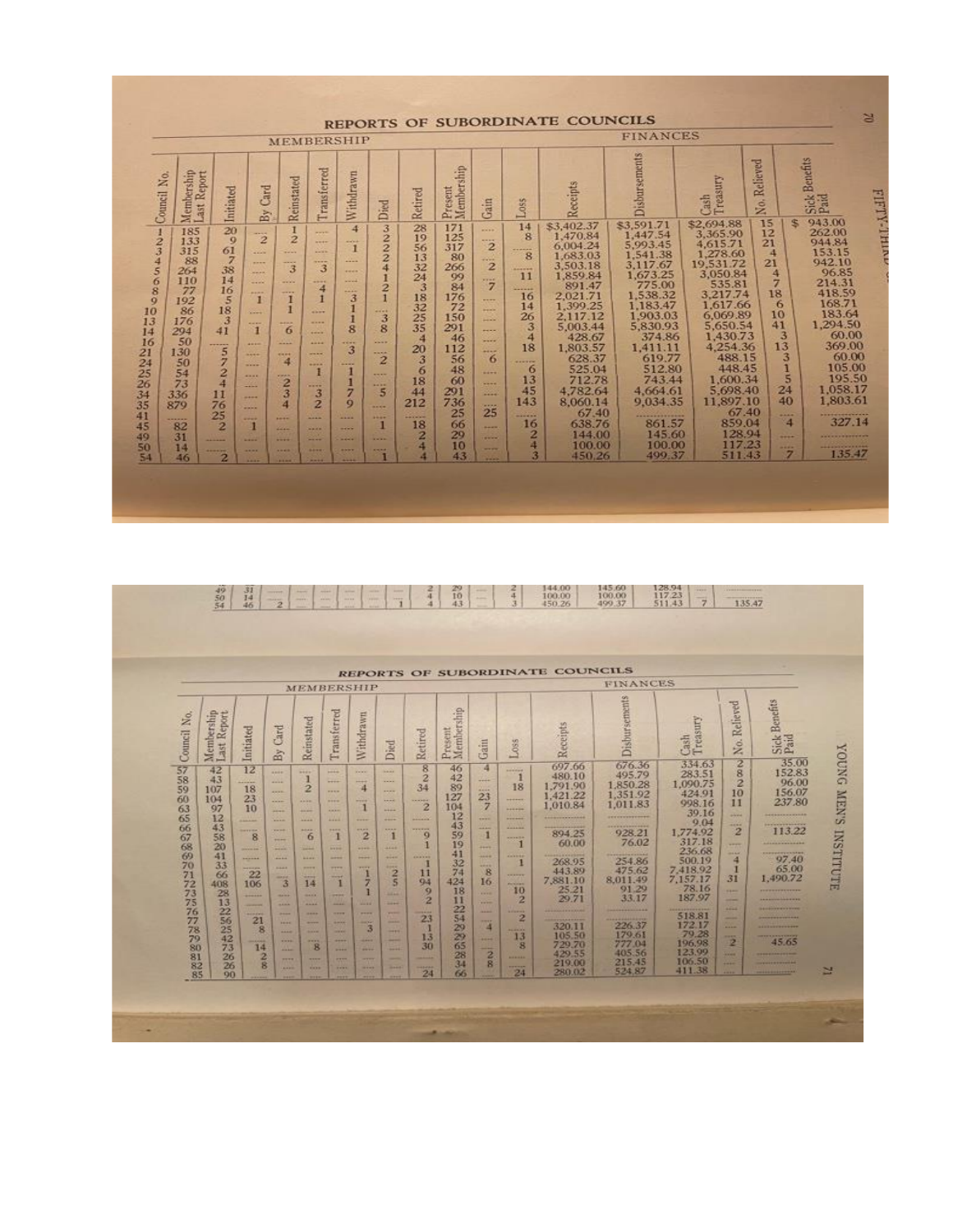| REPORTS OF SUBORDINATE COUNCILS<br><b>MEMBERSHIP</b><br><b>FINANCES</b>                                                          |                                                                                         |                                                                                                                          |                                                                                                                                                                                                                                                  |                                                                                                                                                                         |                                                                                                                               |                                                                                                                                                               |                                                                                                                                                                              |                                                                                                                                                   |                                                                                    |                                                                                                                                                    |                                                                                                                                                                |                                                                                                                                                    |                                                                                                                                                 |                                                                                                                                                           |                              |                                                                                                                                                                               |                                                                                                          |
|----------------------------------------------------------------------------------------------------------------------------------|-----------------------------------------------------------------------------------------|--------------------------------------------------------------------------------------------------------------------------|--------------------------------------------------------------------------------------------------------------------------------------------------------------------------------------------------------------------------------------------------|-------------------------------------------------------------------------------------------------------------------------------------------------------------------------|-------------------------------------------------------------------------------------------------------------------------------|---------------------------------------------------------------------------------------------------------------------------------------------------------------|------------------------------------------------------------------------------------------------------------------------------------------------------------------------------|---------------------------------------------------------------------------------------------------------------------------------------------------|------------------------------------------------------------------------------------|----------------------------------------------------------------------------------------------------------------------------------------------------|----------------------------------------------------------------------------------------------------------------------------------------------------------------|----------------------------------------------------------------------------------------------------------------------------------------------------|-------------------------------------------------------------------------------------------------------------------------------------------------|-----------------------------------------------------------------------------------------------------------------------------------------------------------|------------------------------|-------------------------------------------------------------------------------------------------------------------------------------------------------------------------------|----------------------------------------------------------------------------------------------------------|
| $\frac{2\pi}{2}$ $\frac{8}{2}$ $\frac{8}{2}$ $\frac{1}{2}$ $\frac{1}{2}$ $\frac{1}{2}$ $\frac{1}{2}$ $\frac{1}{2}$ $\frac{1}{2}$ | Membership<br>Last Report                                                               | Initiated                                                                                                                | By Card                                                                                                                                                                                                                                          | Reinstated                                                                                                                                                              | Transferred                                                                                                                   | Withdrawn                                                                                                                                                     | Died                                                                                                                                                                         | Retired                                                                                                                                           | Present<br>Membership                                                              | Gain                                                                                                                                               | Loss                                                                                                                                                           | Receipts                                                                                                                                           | Disbursements                                                                                                                                   | Cash<br>Treasury                                                                                                                                          | No. Relieved                 | Sick Benefits<br>Paid                                                                                                                                                         |                                                                                                          |
| 201<br>307<br>460<br>563                                                                                                         | 51<br>42<br>9<br>execute<br>56<br>22<br>62<br>203<br>136<br>96<br>93<br>173<br>84<br>17 | $\frac{4}{3}$<br>13<br>ANNANNA<br>75<br>$\mathbf{I}$<br><br>$\mathbf{I}$<br>28<br>6<br>----<br>$\overline{7}$<br>17<br>8 | <b>SAME</b><br><b>CANAL</b><br><b>AMAX</b><br><b>TERR</b><br><b>SAAL</b><br><b>HARAN</b><br><b>See.</b><br><b>Side</b><br>----<br><b>Norway</b><br><b>NAMES</b><br>market.<br><b>Adams</b><br><b>HERE</b><br><b>SHAW</b><br>فتفقط<br><b>SALE</b> | intalla,<br>$\overline{z}$<br><b>Avenue</b><br><b>House</b><br>1<br><b>ALCOHOL</b><br><b>Abba</b><br>7<br>1.11<br>5<br><b>House</b><br><b>Windows</b><br><b>Alaster</b> | <b>GALLY</b><br>---<br><b>Market</b><br><b>Alberta</b><br>4444<br><b>BASE</b><br>---<br><b>HORACE</b><br><b>Green</b><br>4444 | <b>HAAR</b><br>$-111$<br><b>MAIN</b><br>module.<br>1<br><b>AMAR</b><br><b>Kaliford</b><br>3<br>1<br><b>Sales</b><br>4444<br>6<br><b>STARTS</b><br><b>STEP</b> | <b>BARL</b><br><b>Service</b><br><b>WWW.</b><br>-<br><b>AAST</b><br><b>ALCOHOL:</b><br><b>MARK</b><br>1<br>1<br><b>SANK</b><br>1<br>$\overline{2}$<br><b>ALCOHOL</b><br>1000 | 14<br>$\overline{c}$<br><b>WINDOW</b><br><b>BEARING</b><br>$\circ$<br>-----<br>$\frac{5}{15}$<br>22<br><b>ARRIVER</b><br>16<br>3<br>4<br>$\alpha$ | 41<br>54<br>$\cdot$ 9<br>754822<br>58<br>219<br>118<br>96<br>83<br>184<br>89<br>12 | <b>Single</b><br>12<br>$\overline{75}$<br>$+11$<br><b>Contract</b><br><b>Andre</b><br>16<br><b>Walker</b><br><b>TERR</b><br>4440<br>п<br>5<br>1.11 | 10<br><b>Linking</b><br><b>Corner</b><br><b>BEREAK</b><br>8<br><b>HEARS</b><br>洱<br><b>GALLAND</b><br>18<br><b>Advises</b><br>10<br>-----<br><b>HELEN</b><br>5 | 206.50<br>541.06<br>112.89<br>170.00<br>692.05<br>123.10<br>427.92<br>3,431.65<br>1,514.29<br>1,127.04<br>1,152.42<br>2,261.62<br>928.47<br>119.55 | 191.26<br>569.70<br>189.15<br>112.00<br>822.22<br>123.10<br>540.55<br>3,430.82<br>967.75<br>1,049.89<br>1,084.04<br>2,189.23<br>740.30<br>61.70 | 370.95<br>1,082.01<br>1,769.68<br>58.00<br>913.81<br>494.47<br>2,740.66<br>4,965.27<br>3,772.29<br>2,416.44<br>1,058.11<br>1,357.55<br>3,321.59<br>329.76 | 1<br>$\overline{3}$<br>44,94 | 17.50<br>62.80<br>162.00<br>5<br><b><i><u><u>A Alian Aliam Announ</u></u></i></b><br>310.60<br>6<br>$+1$<br>8<br>13<br>6<br>$\overline{22}$<br>7<br>26<br>3<br><b>Calgary</b> | FIFTY-THIRD GRAND<br>460.00<br>762.05<br>394.98<br>507.00<br>229.97<br>943.22<br>142.00<br>------------- |

**Pictures from 1962 YMI – YLI Diamond Jubilee**